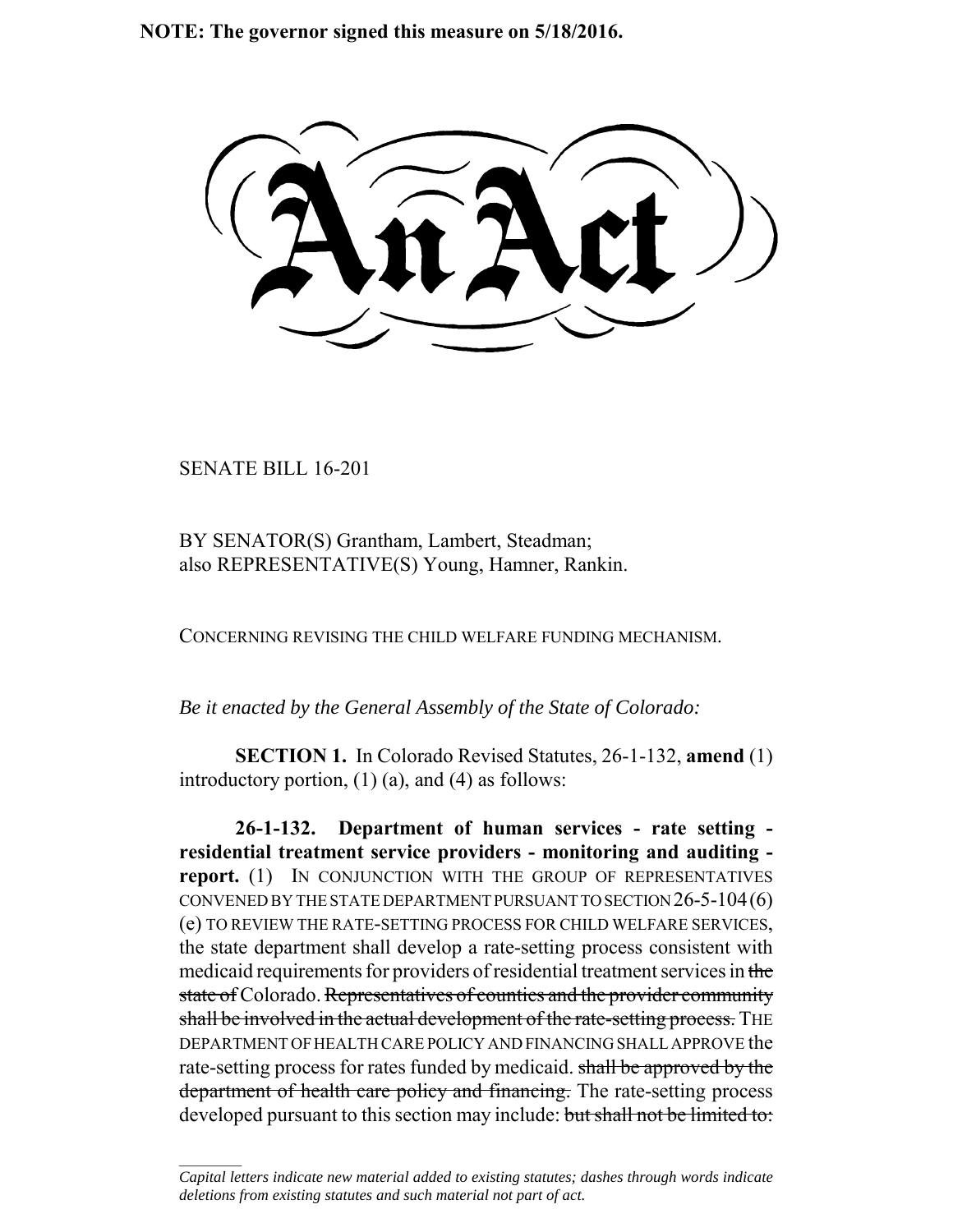(a) A range for reimbursement that represents a base-treatment rate for serving a child who is subject to out-of-home placement due to dependency and neglect, a child placed in a residential child care facility pursuant to the "Child Mental Health Treatment Act", article 67 of title 27, C.R.S., or a child who has been adjudicated a delinquent, which includes a defined service package to meet the needs of the child;

(4) (a) The state department, in conjunction with the counties and providers, shall submit an initial report to the joint budget committee of the general assembly on or before January 1, 2008 2017, AND EVERY JANUARY 1 THEREAFTER. The report shall MUST include the rate-setting process and the implementation timeline developed pursuant to this section.

(b) The department of health care policy and financing and the state department, in consultation with the representatives of the counties and the provider community THE GROUP OF REPRESENTATIVES CONVENED BY THE STATE DEPARTMENT PURSUANT TO SECTION 26-5-104(6) (e) TO REVIEW THE RATE-SETTING PROCESS FOR CHILD WELFARE SERVICES, shall review the rate-setting process every two years and shall submit any changes to the joint budget committee of the general assembly.

**SECTION 2.** In Colorado Revised Statutes, 26-5-103.5, **add** (6) as follows:

**26-5-103.5. Child welfare allocations committee - organization - advisory duties - allocations model.** (6) ON OR BEFORE JUNE 15, 2017, THE CHILD WELFARE ALLOCATIONS COMMITTEE SHALL CONSIDER DEVELOPING AN ALLOCATIONS MODEL BASED ON THE RECOMMENDATIONS DEVELOPED PURSUANT TO SECTION  $26$ -5-104(9). NONE OF THE PROVISIONS OF SENATE BILL 16-201, ENACTED IN 2016, SUPERSEDE OR INFRINGE ON THE STATUTORY AUTHORITY OF THE CHILD WELFARE ALLOCATIONS COMMITTEE.

**SECTION 3.** In Colorado Revised Statutes, 26-5-104, **amend** (6) (d) and (6.5); and **add** (6) (e) and (9) as follows:

**26-5-104. Funding of child welfare services - rules - funding mechanism review.** (6) **County negotiations with providers.** (d) By July 1, 2008, and by July 1 of each even-numbered year thereafter, the state department shall complete a review of the methodology by which counties

## PAGE 2-SENATE BILL 16-201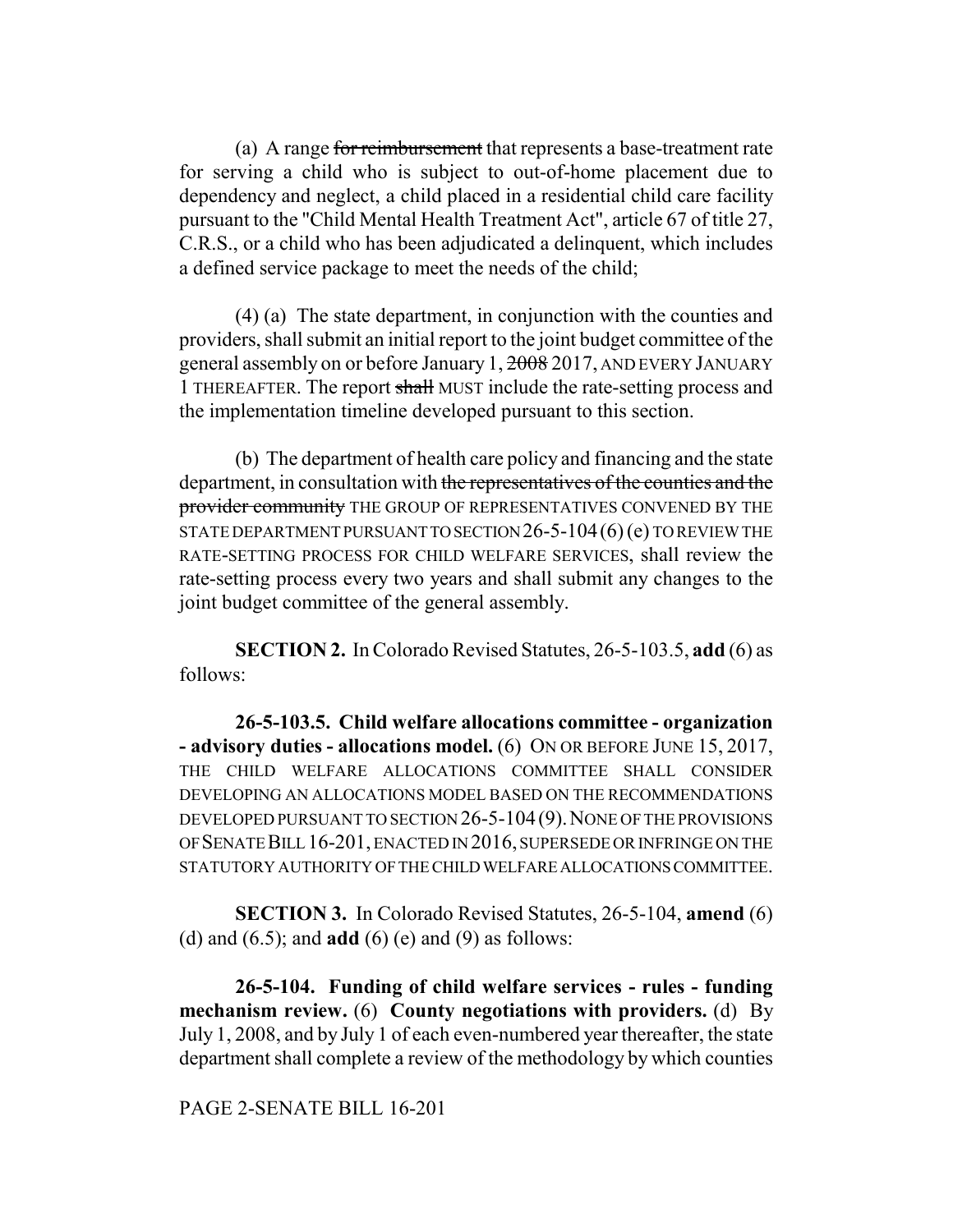negotiate rates, services, and outcomes with licensed providers. which THE methodology USED is governed by rules promulgated by the state department pursuant to paragraph (b) of this subsection (6). In preparing for and conducting the review, the state department shall invite and accept the participation of representatives of the counties CONVENE A GROUP OF PERSONS REPRESENTING THE DIRECTORS OF COUNTY DEPARTMENTS OF HUMAN OR SOCIAL SERVICES and the provider community.

(e) ON OR BEFORE AUGUST 1, 2016, AS A CONTINUATION OF THE REVIEW CONDUCTED PURSUANT TO PARAGRAPH (d) OF THIS SUBSECTION (6) OF THE METHODOLOGY BY WHICH COUNTIES NEGOTIATE RATES, SERVICES, AND OUTCOMES WITH LICENSED PROVIDERS, THE STATE DEPARTMENT SHALL CONVENE A GROUP OF REPRESENTATIVES FROM THE STATE DEPARTMENT, COUNTIES, THE PROVIDER COMMUNITY, AND THE JOINT BUDGET COMMITTEE TO REVIEW THE RATE-SETTING PROCESS FOR PROVIDER COMPENSATION.ON OR BEFORE DECEMBER 15, 2016, THE GROUP SHALL PROVIDE THE JOINT BUDGET COMMITTEE AND THE CHILD WELFARE ALLOCATIONS COMMITTEE WITH A REPORT THAT RECOMMENDS WHETHER ANY CHANGES TO THE RATE-SETTING PROCESS FOR PROVIDER COMPENSATION ARE ADVISABLE AND, IF SO, THE RECOMMENDED PROCESS OR METHODOLOGY.THE GROUP IS NOT REQUIRED TO RECOMMEND CHANGES TO THE CURRENT RATE-SETTING PROCESS IF IT DETERMINES THAT THE CURRENT RATE-SETTING PROCESS IS THE PREFERABLE OPTION.

(6.5) The state department shall analyze and evaluate expenditures as reported by child placement agencies each year and compare such expenditures to county expenditures for the provision of foster care services. The state department shall provide, at least on an annual basis, such analyses and comparisons to county departments AND THE JOINT BUDGET COMMITTEE.

(9) **Child welfare funding review and restructure.** (a) ON OR BEFORE AUGUST 1, 2016, THE CHILD WELFARE ALLOCATIONS COMMITTEE SHALL CONSIDER WHETHER A RESTRUCTURING OF CHILD WELFARE FUNDING POLICY WOULD BE ADVISABLE. THE CHILD WELFARE ALLOCATIONS COMMITTEE SHALL SOLICIT AND INCLUDE INPUT FROM ANY INTERESTED COUNTY COMMISSIONERS, DIRECTORS OF COUNTY DEPARTMENTS OF HUMAN OR SOCIAL SERVICES, COUNTY CHILD WELFARE DIRECTORS, COUNTY FINANCIAL OFFICERS, THE STATE DEPARTMENT, AND THE JOINT BUDGET COMMITTEE IN ITS CONSIDERATION OF CHILD WELFARE FUNDING

PAGE 3-SENATE BILL 16-201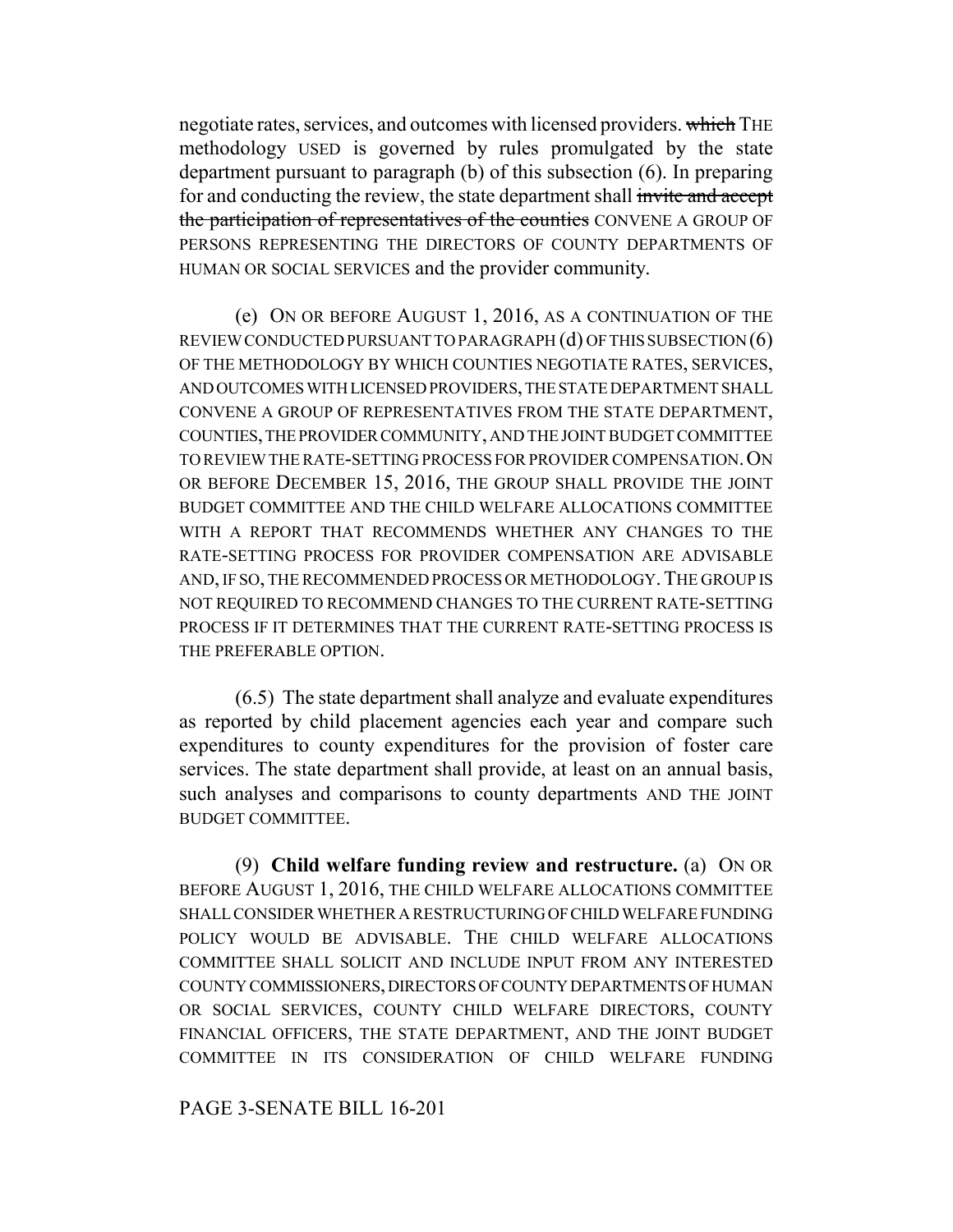RESTRUCTURING.ANY SUCH POLICY CHANGES MUST REFLECT FEDERAL AND STATE LAW, AS WELL AS CURRENT CHILD WELFARE PRACTICES.

(b) ON OR BEFORE DECEMBER 15, 2016, THE CHILD WELFARE ALLOCATIONS COMMITTEE SHALL PROVIDE THE JOINT BUDGET COMMITTEE WITH ITS FINDINGS AND ANY RECOMMENDATIONS FOR RESTRUCTURING CHILD WELFARE FUNDING. THE RECOMMENDATIONS MUST INCLUDE THE INPUT FROM STAKEHOLDERS AS PROVIDED FOR IN PARAGRAPH (a) OF THIS SUBSECTION (9), AND MAY INCLUDE STANDARDS FOR A NEW ALLOCATIONS MODEL FOR CHILD WELFARE FUNDING AND AN EVALUATION PROCESS. THE CHILD WELFARE ALLOCATIONS COMMITTEE IS NOT REQUIRED TO RECOMMEND CHANGES TO THE CURRENT CHILD WELFARE FUNDING STRUCTURE IF IT DETERMINES THAT THE CURRENT STRUCTURE IS THE PREFERABLE OPTION.

(c) THE CHILD WELFARE ALLOCATIONS COMMITTEE SHALL CONSIDER INPUT FROM STAKEHOLDERS AS PROVIDED FOR IN PARAGRAPH (a) OF THIS SUBSECTION (9) IN DISCUSSING:

(I) FUNDING FOR COUNTY LEVEL STAFF, SERVICES, CHILD WELFARE-RELATED OPERATIONAL EXPENSES, AND ADMINISTRATIVE AND SUPPORT FUNCTIONS;

(II) STRATEGIES THAT ENHANCE THE FLEXIBILITY FOR COUNTIES TO USE CHILD WELFARE FUNDING IN ACCORDANCE WITH STATE AND FEDERAL LAWS;

(III) STRATEGIES TO IMPROVE JOB ENRICHMENT AND EMPLOYEE RETENTION;

(IV) THE IMPACT OF ANY RECOMMENDATION ON LOCAL SPENDING REQUIREMENTS;

(V) ANY STATUTORY CHANGES NECESSARY TO IMPLEMENT THE RECOMMENDATIONS; AND

(VI) ALLOCATIONS THAT SUPPORT CURRENT CHILD WELFARE PRACTICES.

(d) ON OR BEFORE JANUARY 1, 2018, AND EACH JANUARY 1

PAGE 4-SENATE BILL 16-201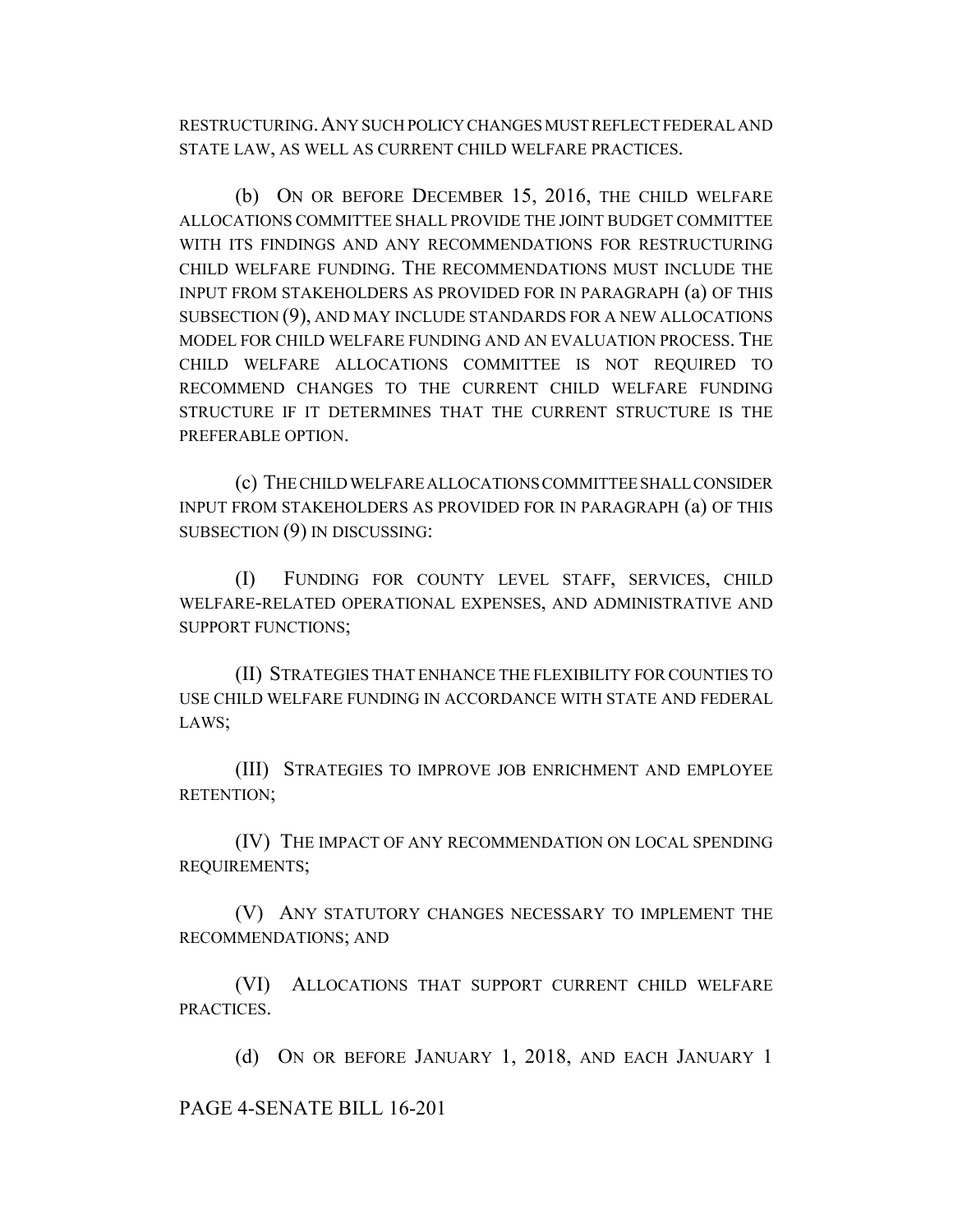THEREAFTER, THE CHILD WELFARE ALLOCATIONS COMMITTEE SHALL SUBMIT AN ANNUAL REPORT TO THE JOINT BUDGET COMMITTEE, THE PUBLIC HEALTH CARE AND HUMAN SERVICES COMMITTEE OF THE HOUSE OF REPRESENTATIVES, AND THE SENATE HEALTH AND HUMAN SERVICES COMMITTEE, OR ANY SUCCESSOR COMMITTEES.THE REPORT MUST INCLUDE THE RESULTS OF REGULAR ASSESSMENTS OF THE METHODS FOR THE EVALUATION OF AND REPORTING ON THE ALLOCATION, USE, SUFFICIENCY, AND EFFECTIVENESS OF FUNDING AND SERVICES FUNDED THROUGH LINE ITEMS FROM WHICH ALLOCATIONS ARE MADE TO COUNTIES.

**SECTION 4. Safety clause.** The general assembly hereby finds,